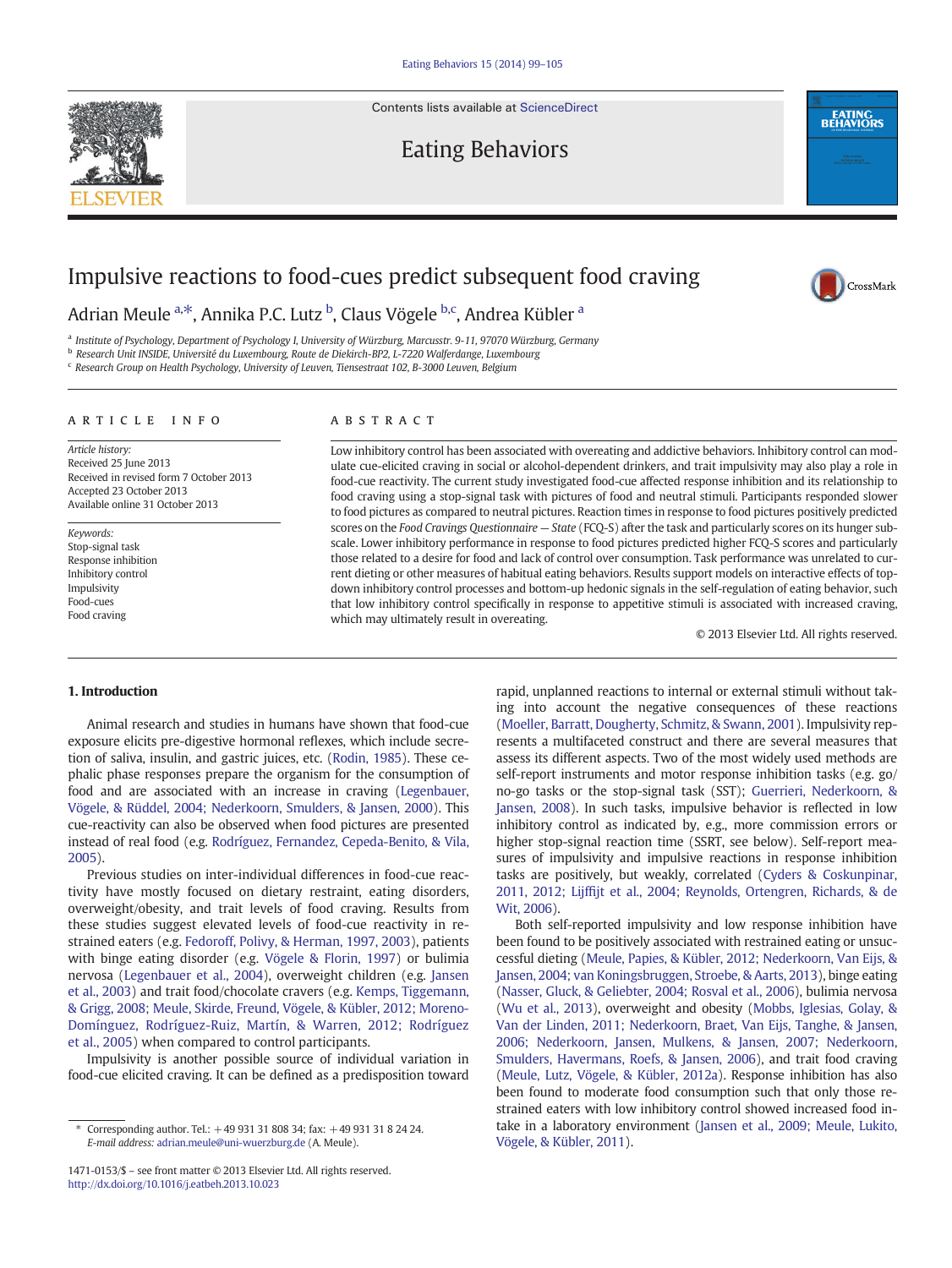Besides those studies that related general response inhibition as assessed with neutral tasks to eating behavior, there are also some studies that investigated response inhibition directly in response to palatable, high-calorie food-cues. For example, low dieting success and higher body-mass-index (BMI) were associated with behavioral disinhibition, particularly in response to food pictures [\(Houben,](#page--1-0) [Nederkoorn, & Jansen, 2012; Meule et al., in revision; Nederkoorn,](#page--1-0) [Coelho, Guerrieri, Houben, & Jansen, 2012](#page--1-0)). In a recent study, foodcue affected response inhibition was related to participants' selfreported current hunger levels ([Loeber, Grosshans, Herpertz, Kiefer,](#page--1-0) [& Herpertz, 2013](#page--1-0)). In other studies, however, inhibitory control in response to food-cues was unrelated to BMI, trait eating behaviors, or current hunger [\(Loeber et al., 2012; Meule, Lutz, Vögele, & Kübler,](#page--1-0) [2012c; Mobbs et al., 2011](#page--1-0)). To summarize, some studies suggest that impulsive reactions, i.e. low inhibitory control, when exposed to food-cues are associated with higher BMI, low dieting success, and current hunger levels, but results are inconclusive.

Investigations on the relationship between self-reported impulsivity or response inhibition, and food-cue elicited craving are rare. Recent evidence from the addiction literature suggests that response inhibition may modulate cue-reactivity. Specifically, Papachristou et al. found that heavy social drinkers with low response inhibition had elevated levels of craving during alcohol cue-exposure as compared to those with high response inhibition [\(Papachristou, Nederkoorn, Havermans,](#page--1-0) [van der Horst, & Jansen, 2012\)](#page--1-0). Furthermore, low response inhibition was related to higher craving after alcohol cue-exposure when alcohol was perceived as available ([Papachristou, Nederkoorn, Corstjens, &](#page--1-0) [Jansen, 2012\)](#page--1-0). Most recently, it was shown that both self-reported impulsivity and low response inhibition predicted alcohol craving in alcoholdependent patients during cue-exposure in a real bar ([Papachristou](#page--1-0) [et al., 2013](#page--1-0)). In a series of studies by Doran and colleagues, selfreported impulsivity was related to higher smoking-cue induced craving in smokers [\(Doran, Cook, McChargue, & Spring, 2009; Doran, McChargue,](#page--1-0) [& Spring, 2008; Doran, Spring, & McChargue, 2007\)](#page--1-0). With regard to eating behavior, self-reported impulsivity was associated with increases in food craving after food exposure ([Tetley, Brunstrom, & Grif](#page--1-0)fiths, 2010). However, there have also been contradicting findings such that food-cue exposure did not affect food intake in high impulsive individuals [\(Larsen,](#page--1-0) [Hermans, & Engels, 2012](#page--1-0)). Yet, it is important to note that food intake does not necessarily reflect levels of food craving (cf. [Hill, 2007](#page--1-0)).

In the current study, we investigated impulsivity by means of selfreport and the SST. Importantly, this task involved pictures of food and non-food related objects allowing for the direct assessment of impulsive reactions to food stimuli as compared to a neutral control condition. We hypothesized that inhibitory control in response to food stimuli would predict subsequent food craving. Specifically, as a higher SSRT in the SST indicates less inhibitory control (i.e. more impulsive reactions), we expected that higher SSRT in response to food-cues would be related to stronger food craving. Based on the finding that SSRT was positively correlated with self-reported impulsivity and that low foodcue affected response inhibition was associated with higher BMI, lower dieting success and current hunger ([Houben et al., 2012; Loeber](#page--1-0) [et al., 2013; Nederkoorn et al., 2012](#page--1-0)), we also explored if task performance was associated with self-reported impulsivity, current food deprivation, BMI, and self-report measures related to overeating (i.e., low dieting success and food addiction symptoms).

#### 2. Method

#### 2.1. Participants

Female participants were recruited among students at the University of Würzburg, Germany. Advertisements were posted on campus and additionally distributed via a mailing list of a student association. Women who responded to the advertisements were contacted by phone  $(N = 82)$  and screened for exclusion criteria which included mental disorders, psychoactive medication, under- or overweight (BMI < 17.5 or > 25 kg/m<sup>2</sup>), and age > 40 years. We decided to restrict the sample to women with normal-weight because only few participants of the screened sample were in the overweight range and, therefore, BMI distribution would have been skewed. A total of  $n = 50$ participants took part in the study. Descriptive statistics of participant characteristics are reported in [Table 1](#page--1-0). Eighteen participants indicated that they were currently trying to control their weight (i.e. were dieters). Five participants reported to be smokers.

#### 2.2. Measures and materials

#### 2.2.1. BMI

Height (cm) was measured with a double meter stick and weight (kg) was measured with a digital personal scale (BG 22, Beurer GmbH, Ulm, Germany). BMI was calculated as weight in kg divided by height in meters squared.

#### 2.2.2. Dieting status

Current dieting status (yes/no) was assessed with a single question ["Are you currently restricting your food intake to control your weight (e.g. by eating less or avoiding certain foods)?"].

#### 2.2.3. Perceived Self-Regulatory Success in Dieting Scale (PSRS)

The PSRS [\(Fishbach, Friedman, & Kruglanski, 2003\)](#page--1-0) was used to assess dieting success. In this three-item questionnaire, participants have to rate on 7-point scales how successful they are in watching their weight, in losing weight, and how difficult it is for them to stay in shape. Validity of the PSRS has been shown by negative associations with BMI, rigid dieting strategies and other correlates of disinhibited eating while it is positively related to flexible dieting strategies [\(Meule](#page--1-0) [et al., 2012a; Meule, Papies, et al., 2012; Meule, Westenhöfer, &](#page--1-0) [Kübler, 2011](#page--1-0)). Internal consistency of the German version is  $\alpha$  > .70 [\(Meule, Papies, et al., 2012](#page--1-0)) and was  $\alpha = .79$  in the current study.

#### 2.2.4. Yale Food Addiction Scale (YFAS)

The YFAS [\(Gearhardt, Corbin, & Brownell, 2009](#page--1-0)) measures addictive eating behavior and consists of 25 items. Validity of the YFAS has been indicated by positive associations with BMI, eating disorder symptomatology, emotional eating, food cravings, binge eating, difficulties in emotion regulation, and impulsivity in non-clinical samples and obese patients [\(Davis et al., 2011; Gearhardt et al., 2009, 2012; Meule,](#page--1-0) [Heckel, & Kübler, 2012; Meule & Kübler, 2012; Meule, Vögele, &](#page--1-0) [Kübler, 2012\)](#page--1-0). Internal consistency of the German version is  $\alpha = .81$ [\(Meule, Vögele, et al., 2012\)](#page--1-0) and was  $\alpha = .83$  in the current study.

#### 2.2.5. Barratt Impulsiveness Scale — Short Version (BIS-15)

The BIS-15 was proposed by [Spinella \(2007\)](#page--1-0) as short version of the BIS-11 [\(Patton, Stanford, & Barratt, 1995\)](#page--1-0) for the measurement of impulsivity on the dimensions motor, attentional, and non-planning impulsivity. Instead of 30 items as in the long version, it consists of 15 items only. Moderate to strong relationships between the BIS-15 and the Frontal Systems Behavior Scale and the UPPS Impulsive Behavior Scale support convergent validity, while weak correlations with sensation seeking indicate discriminant validity ([Meule, Vögele, & Kübler, 2011; Spinella, 2007\)](#page--1-0). Internal consistency of the German version is  $\alpha = .81$  and ranges between  $\alpha = .68$ –.82 for the subscales [\(Meule, Vögele, et al., 2011\)](#page--1-0). In the current study, internal consistency of the total scale was  $\alpha = .79$  and ranged between  $\alpha = .68$ –.82 for the subscales.

#### 2.2.6. Food Cravings Questionnaires — State Version (FCQ-S)

Current food craving was measured with the FCQ-S [\(Cepeda-](#page--1-0)[Benito, Gleaves, Williams, & Erath, 2000\)](#page--1-0). This 15-item questionnaire assesses momentary food craving on the dimensions intense desire to eat, anticipation of positive reinforcement that may result from eating, anticipation of relief from negative states and feelings as a result of eating,